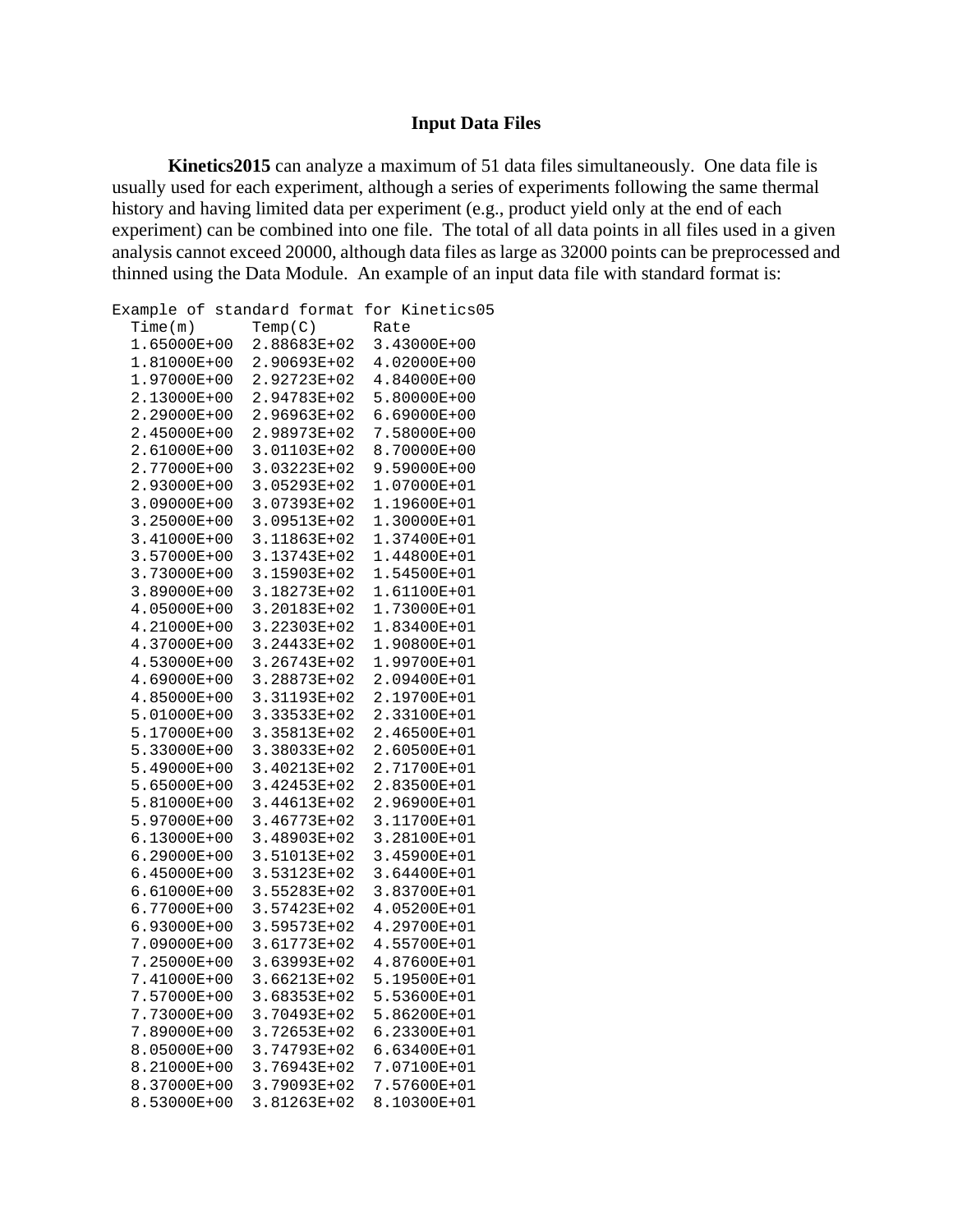| 8.69000E+00 | 3.83443E+02 | 8.66600E+01 |
|-------------|-------------|-------------|
| 8.85000E+00 | 3.85583E+02 | 9.23800E+01 |
|             | 3.87773E+02 |             |
| 9.01000E+00 |             | 9.89800E+01 |
| 9.17000E+00 | 3.89883E+02 | 1.06100E+02 |
| 9.33000E+00 | 3.92113E+02 | 1.14040E+02 |
| 9.49000E+00 | 3.94333E+02 | 1.22860E+02 |
| 9.65000E+00 | 3.96503E+02 | 1.32140E+02 |
| 9.81000E+00 | 3.98683E+02 | 1.41630E+02 |
| 9.97000E+00 | 4.00853E+02 | 1.52020E+02 |
|             |             |             |
| 1.01300E+01 | 4.03163E+02 | 1.63740E+02 |
| 1.02900E+01 | 4.05253E+02 | 1.76350E+02 |
| 1.04500E+01 | 4.07433E+02 | 1.90000E+02 |
| 1.06100E+01 | 4.09623E+02 | 2.04620E+02 |
| 1.07700E+01 | 4.11863E+02 | 2.20790E+02 |
| 1.09300E+01 | 4.14103E+02 | 2.38150E+02 |
| 1.10900E+01 | 4.16283E+02 | 2.56540E+02 |
| 1.12500E+01 | 4.18483E+02 | 2.76430E+02 |
|             |             |             |
| 1.14100E+01 | 4.20683E+02 | 2.98610E+02 |
| 1.15700E+01 | 4.22943E+02 | 3.22350E+02 |
| 1.17300E+01 | 4.25123E+02 | 3.46750E+02 |
| 1.18900E+01 | 4.27313E+02 | 3.72570E+02 |
| 1.20500E+01 | 4.29503E+02 | 4.00390E+02 |
| 1.22100E+01 | 4.31713E+02 | 4.30580E+02 |
| 1.23700E+01 | 4.33913E+02 | 4.61510E+02 |
| 1.25300E+01 | 4.36083E+02 | 4.94010E+02 |
|             |             |             |
| 1.26900E+01 | 4.38283E+02 | 5.28210E+02 |
| 1.28500E+01 | 4.40493E+02 | 5.64560E+02 |
| 1.30100E+01 | 4.42693E+02 | 6.02020E+02 |
| 1.31700E+01 | 4.44863E+02 | 6.38960E+02 |
| 1.33300E+01 | 4.47043E+02 | 6.76430E+02 |
| 1.34900E+01 | 4.49263E+02 | 7.16190E+02 |
| 1.36500E+01 | 4.51503E+02 | 7.56250E+02 |
| 1.38100E+01 | 4.53703E+02 | 7.92820E+02 |
| 1.39700E+01 | 4.55883E+02 | 8.25830E+02 |
| 1.41300E+01 | 4.58053E+02 | 8.53350E+02 |
| 1.42900E+01 | 4.60253E+02 | 8.75020E+02 |
|             | 4.62453E+02 |             |
| 1.44500E+01 |             | 8.87920E+02 |
| 1.46100E+01 | 4.64673E+02 | 8.89930E+02 |
| 1.47700E+01 | 4.66933E+02 | 8.78950E+02 |
| 1.49300E+01 | 4.69113E+02 | 8.51870E+02 |
| 1.50900E+01 | 4.71303E+02 | 8.05130E+02 |
| 1.52500E+01 | 4.73433E+02 | 7.39040E+02 |
| 1.54100E+01 | 4.75603E+02 | 6.58320E+02 |
| 1.55700E+01 | 4.77933E+02 | 5.68040E+02 |
| 1.57300E+01 | 4.80013E+02 | 4.74940E+02 |
| 1.58900E+01 | 4.82173E+02 | 3.87330E+02 |
|             |             |             |
| 1.60500E+01 | 4.84333E+02 | 3.10920E+02 |
| 1.62100E+01 | 4.86483E+02 | 2.49050E+02 |
| 1.63700E+01 | 4.88673E+02 | 2.00610E+02 |
| 1.65300E+01 | 4.90883E+02 | 1.62630E+02 |
| 1.66900E+01 | 4.93133E+02 | 1.32950E+02 |
| 1.68500E+01 | 4.95323E+02 | 1.09360E+02 |
| 1.70100E+01 | 4.97533E+02 | 8.99300E+01 |
| 1.71700E+01 | 4.99773E+02 | 7.38300E+01 |
| 1.73300E+01 | 5.01923E+02 | 6.06200E+01 |
| 1.74900E+01 |             |             |
|             | 5.04123E+02 | 4.95000E+01 |
| 1.76500E+01 | 5.06313E+02 | 4.04500E+01 |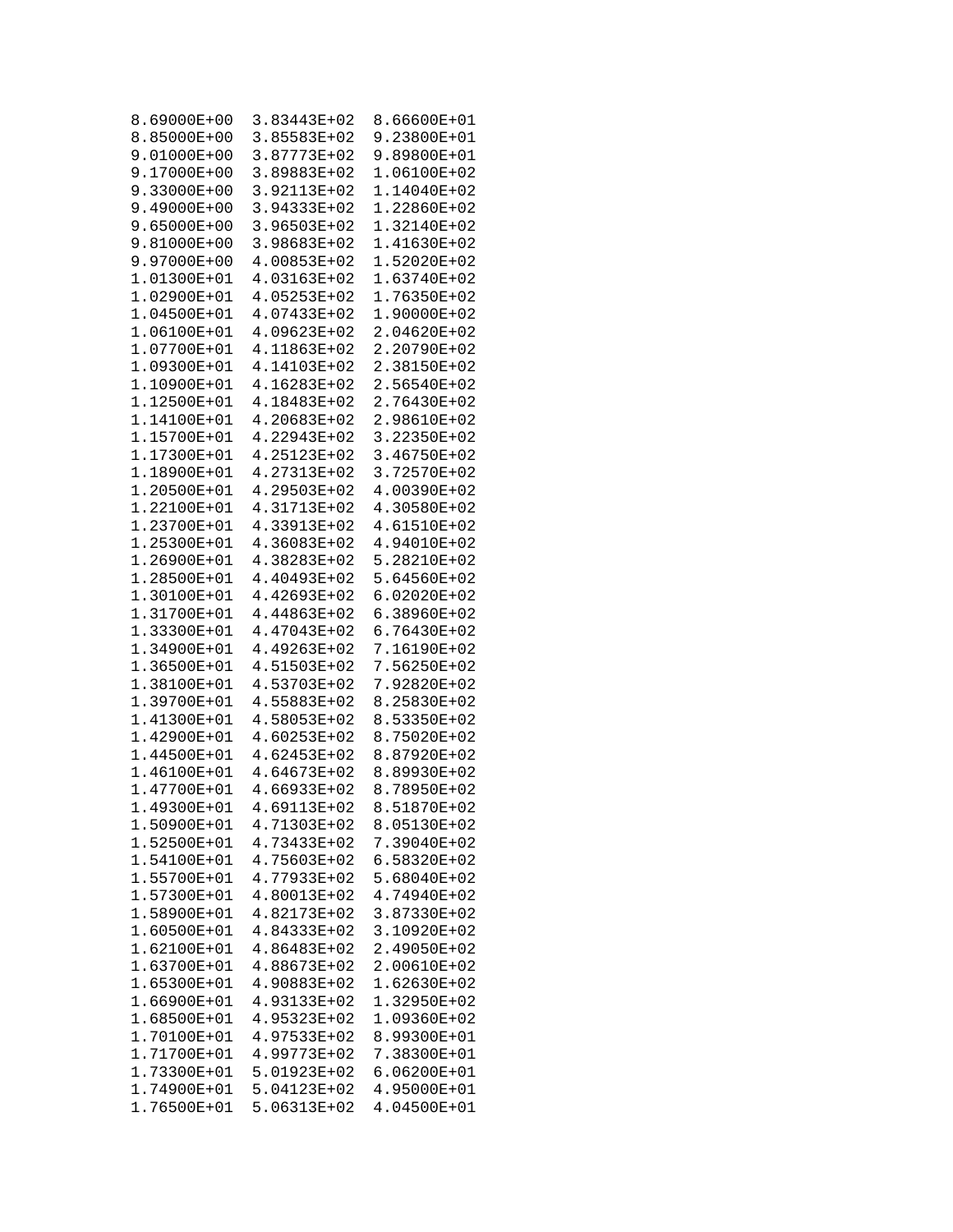| 1.78100E+01 | 5.08673E+02 | 3.31800E+01 |
|-------------|-------------|-------------|
| 1.79700E+01 | 5.10753E+02 | 2.72400E+01 |
| 1.81300E+01 | 5.12943E+02 | 2.19700E+01 |
| 1.82900E+01 | 5.15133E+02 | 1.76000E+01 |
| 1.84500E+01 | 5.17353E+02 | 1.42600E+01 |
| 1.86100E+01 | 5.19543E+02 | 1.18100E+01 |
| 1.87700E+01 | 5.21713E+02 | 9.81000E+00 |
| 1.89300E+01 | 5.23963E+02 | 8.55000E+00 |
| 1.90900E+01 | 5.26093E+02 | 7.36000E+00 |
| 1.92500E+01 | 5.28283E+02 | 6.32000E+00 |
| 1.94100E+01 | 5.30453E+02 | 5.36000E+00 |
| 1.95700E+01 | 5.32613E+02 | 4.69000E+00 |
| 1.97300E+01 | 5.34813E+02 | 4.24000E+00 |
| 1.98900E+01 | 5.37043E+02 | 3.87000E+00 |
| 2.00500E+01 | 5.39273E+02 | 3.73000E+00 |
| 2.02100E+01 | 5.41413E+02 | 3.21000E+00 |
| 2.03700E+01 | 5.43553E+02 | 2.84000E+00 |
| 2.05300E+01 | 5.45803E+02 | 2.46000E+00 |
| 2.06900E+01 | 5.48013E+02 | 2.24000E+00 |
| 2.08500E+01 | 5.50213E+02 | 1.72000E+00 |
| 2.10100E+01 | 5.52403E+02 | 2.09000E+00 |
| 2.11700E+01 | 5.54703E+02 | 1.95000E+00 |
| 2.13300E+01 | 5.56803E+02 | 1.50000E+00 |
| 2.14900E+01 | 5.58973E+02 | 1.43000E+00 |
| 2.16500E+01 | 5.61153E+02 | 1.28000E+00 |
| 2.18100E+01 | 5.63323E+02 | 1.13000E+00 |
| 2.19700E+01 | 5.65503E+02 | 1.20000E+00 |
| 2.21300E+01 | 5.67633E+02 | 1.13000E+00 |
| 2.22900E+01 | 5.69923E+02 | 1.13000E+00 |
| END         |             |             |

In the standard format for a **Kinetics2015** data file, the first line is reserved for any user-specified title. The second line contains the time and temperature units, as described in detail in the next paragraph. Each line thereafter must contain three entries (space- or comma-delimited , with any mixture of F, E, or I format): time, temperature, and reaction data. The END line after the data is optional. However, if the user wishes to have additional information (e.g., sample description) at the end of the file, then the END line is required, followed by the additional l ine(s) of information.

The default unit for time is minutes and the default unit for temperature is degrees Celsius. The time unit may optionally be specified in line 2 of the data file as:  $Time(s)$ ,  $Time(m)$ ,  $Time(h)$ , respectively. Likewise, the temperature unit may optionally be specified as  $Temp(K)$  for Kelvins. Time(d), Time(y), or Time(my), for seconds, minutes, hours, days, years, or millions of years, Note that the words Time and Temp must appear and the respective unit must follow in parentheses. The time and temperature units may be different for each data file.

The Wildcat Technologies' HAWK<sup>®</sup> and the Weatherford SR Analyzer<sup>®</sup> both have options for saving their data in the standard **Kinetics2015** format. Although the **Kinetics2015** Data Module was originally programmed to directly read and interpret the file formats generated by Rock-Eval**®** 6 and Pyromat**®,** it is recommended that the user manually convert that data to the standard format outside of **Kinetics2015**. The large Rock-Eval files must be thinned to an appropriate number of data points and re-saved to leave out extraneous information. Because of the variability of the formats for TGA, DTA, and DSC data from Thermal Analysis instruments,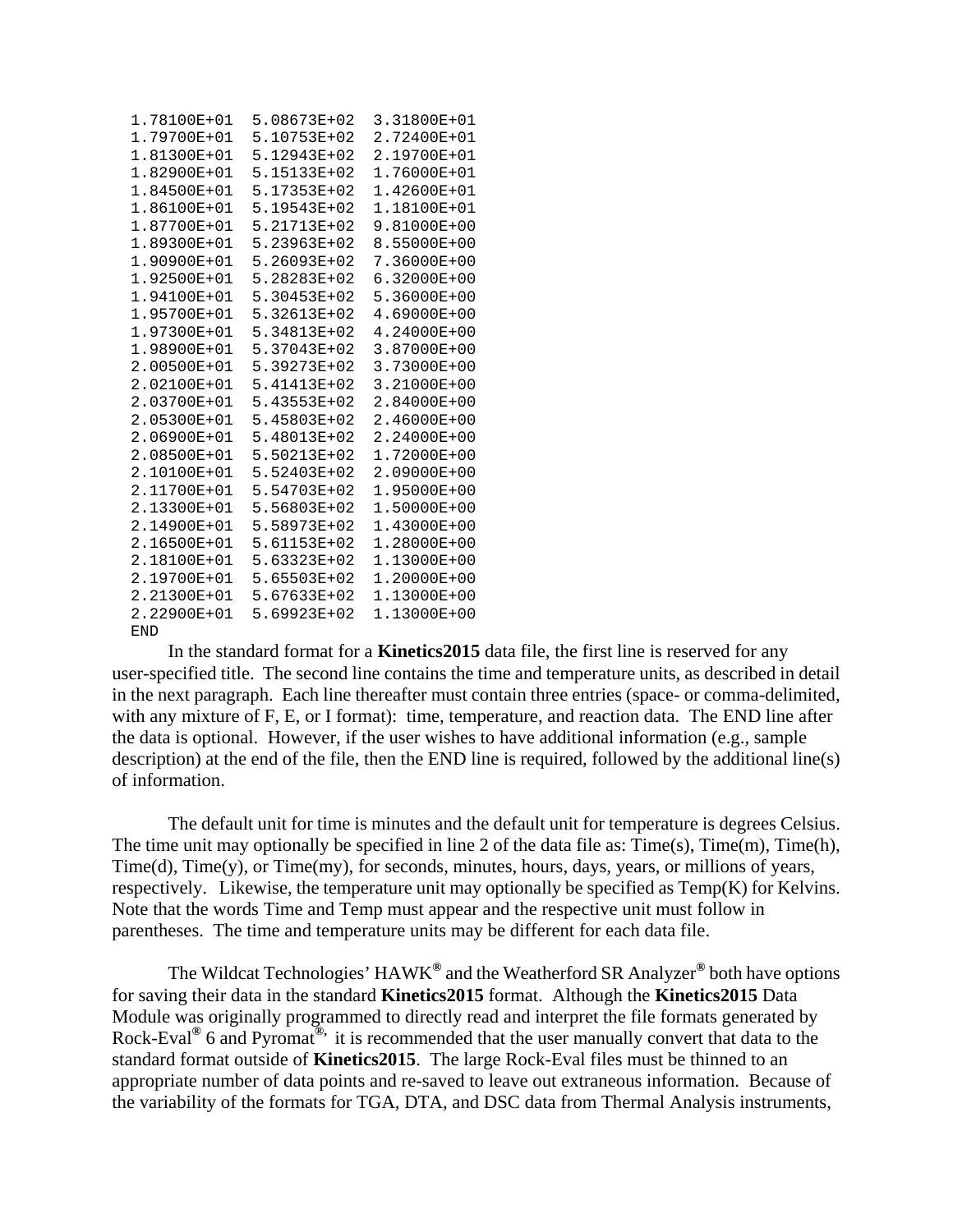the user must manually convert that data to the standard format prior to **Kinetics2015** analysis. In these cases, the third column of the data file can be the relative signal, which can be converted to rate or integral data using the graphical editing tools of the Data Module.

Four data types are permitted for the reaction data:

- 1. Relative reaction rate (arbitrary scale)
- 2. Relative cumulative reacted (arbitrary scale)
- 3. Fraction reacted per second (fraction ranging from 0 to 1)
- 4. Fraction reacted (fraction ranging from 0 to 1)

the kinetic analysis, relative data are normalized by the final integral data point, so precautions more files contain absolute data, any relative data files are converted to absolute by assuming that Obviously, the reaction can be measured by either reaction rate or extent of reaction (cumulative reacted or fraction reacted, hereafter referred to as integral data). In both cases, the data may be on a relative scale for each experiment or they may be on an absolute scale (i.e., fraction reacted per second for rate and fraction reacted for integral). Data types 1 and 4 are the most common. During should be taken to assure that the final point is a representative one and not unduly affected by scatter. A mixture of rate files and cumulative files can be analyzed simultaneously. If one or the data extend to complete reaction.

points per experiment are usually adequate. The time entries in each data file must be in ascending order. If Kinetics2015 finds a non-ascending time, it issues a warning message and discards that data point. This procedure does not always find the truly invalid data point; therefore, the user should further examine and correct the data file for use in future runs. The data file is read until a A total of 20000 data points are allowed for the combined data files being analyzed. Analysis time is proportional to the number of points, and we have found that approximately 150 blank line or an end-of-file is encountered.

reaching the detector. This can cause serious errors in the data analysis. A tracer signal measured under the same conditions will help quantify the dispersion. To supply tracer data, enter the tracer it cannot be a square wave. The tracer data can be on a relative scale and must be supplied for each In some experiments, the reaction signal can undergo considerable dispersion before signal as the fourth entry in each data line. The tracer data can be rate (pulse) or integral (step), but experiment in the set being analyzed. Use of the tracer data requires that each data file have a constant time step. Blank entries for the tracer rate are permitted once it has decreased to zero. **Kinetics2015** permits the use of tracer data only in the nth-order, Gaussian, Weibull, and nucleation analysis methods.

arbitrary thermal history specified by the experimental data. This ordinarily requires that the time and temperature data begin at a negligibly small reaction rate. This requirement is necessary (with one exception, noted later) to initialize the regression analysis for distribution models, because the reactions. By beginning at a negligibly small reaction rate, the starting integral can be initialized to The theoretical reaction rates and integrals are determined in **Kinetics2015** using the program has to know how to partition the initial fraction reacted among the various parallel zero for each energy component in the activation energy distribution. This requirement is easily fulfilled by merely extending the thermal history that specifies the actual or estimated sample